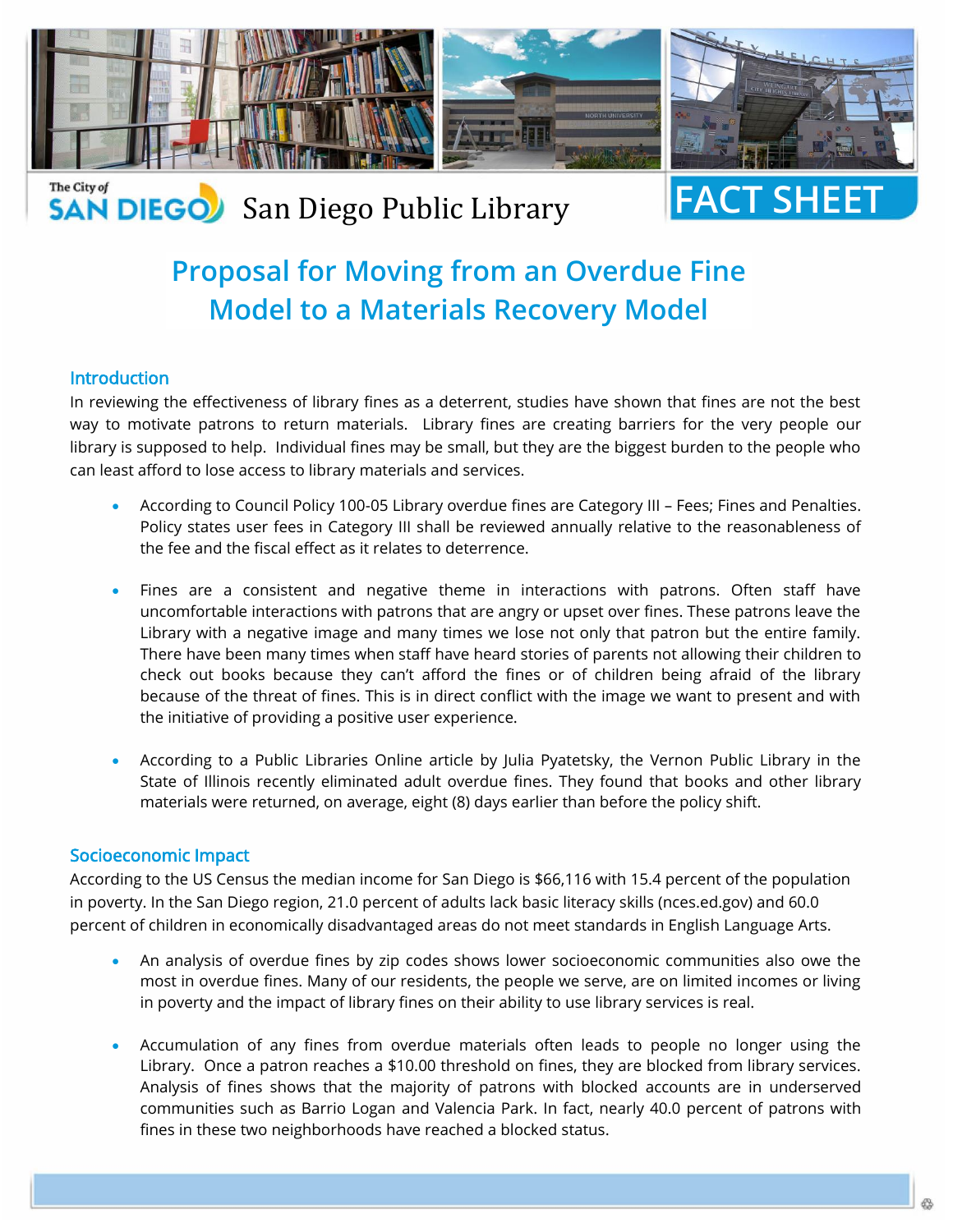



330 Park Blvd, San Diego, CA 92101 | 619-236-5800 | [www.sandiego.gov/public-library](http://www.sandiego.gov/public-library)

₩